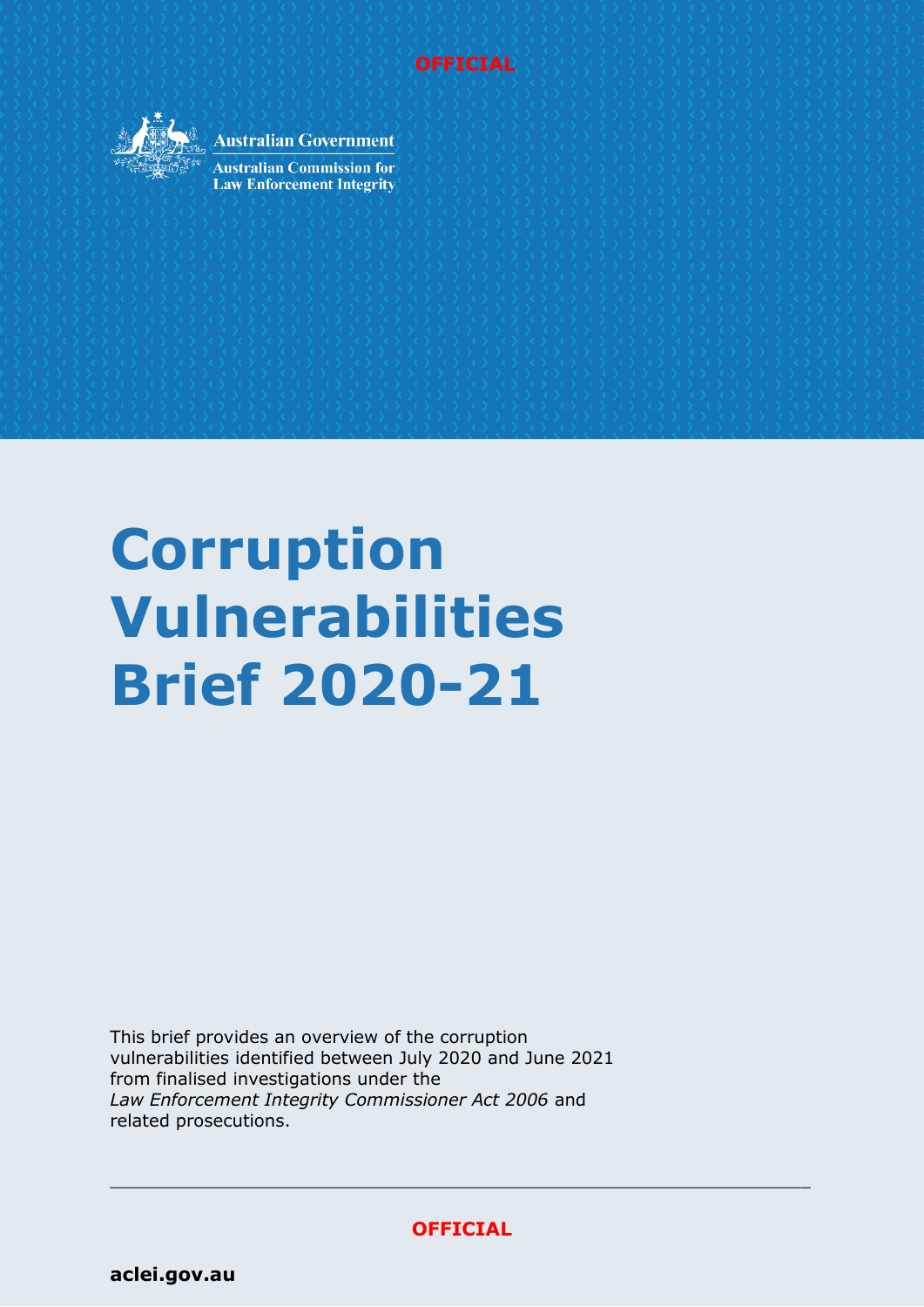Enquiries about this report can be directed to the Australian Commission for Law Enforcement Integrity GPO Box 605, Canberra, ACT, 2601 or by email to [contact@aclei.gov.au](mailto:contact@aclei.gov.au)

Reports published by the Integrity Commissioner and summaries of reports which have not been made public can be found on the ACLEI website: [aclei.gov.au](http://www.aclei.gov.au/)

© Commonwealth of Australia 2021

Except for the Commonwealth Coat of Arms, the Australian Commission for Law Enforcement Integrity logo and any material protected by a trade mark, this document is licenced by the Commonwealth of Australia under the terms of a Creative Commons Attribution 3.0 Australia licence [\(www.creativecommons.org/licenses/by/3.0/legalcode\)](http://www.creativecommons.org/licenses/by/3.0/legalcode).



You are free to copy, communicate and adapt the work, as long as you attribute the document to the Australian Commission for Law Enforcement Integrity and abide by the other terms of the licence.

This publication should be attributed as:

Corruption Vulnerabilities Brief 2020/21

Australian Commission for Law Enforcement Integrity, Canberra.

The terms under which the coat of arms may be used can be found at: [www.dpmc.gov.au/government/commonwealth-coat-arms](http://www.dpmc.gov.au/government/commonwealth-coat-arms)

**2 | Corruption Vulnerabilities Brief 2020-21** 

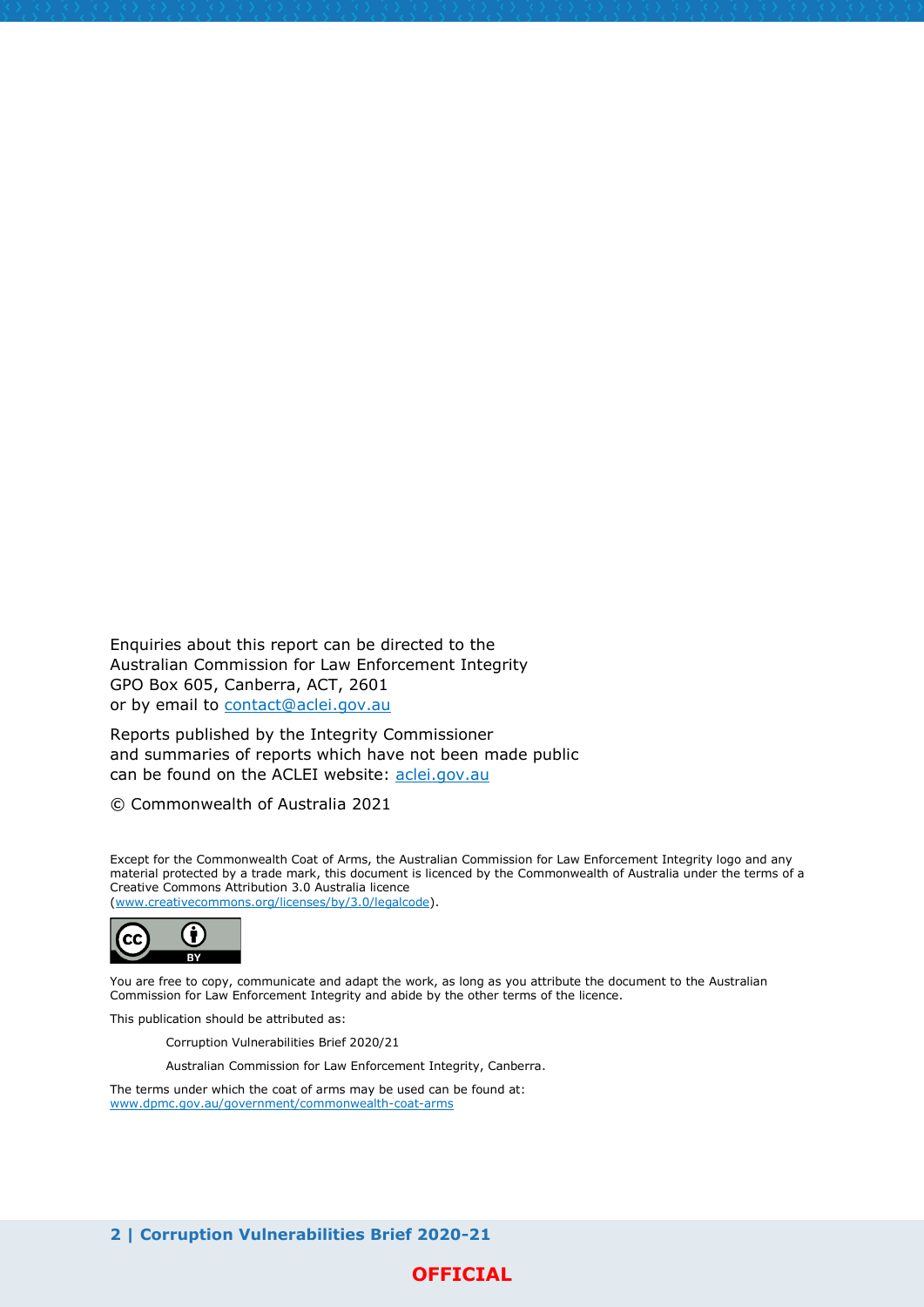# **Contents**

| <b>Summary</b>                                    | 4              |
|---------------------------------------------------|----------------|
| <b>Methodology</b>                                | 4              |
| <b>Overview</b>                                   | 5              |
| <b>Misuse of information</b>                      | 6              |
| Typology 1: Unauthorised access                   | 6              |
| Typology 2: Unauthorised disclosure               | $\overline{7}$ |
| Typology 3: Modifying information                 | 8              |
| <b>Abuse of office</b>                            | 8              |
| Typology 1: Misuse of position                    | 9              |
| Typology 2: Misuse of Commonwealth property       | 9              |
| Typology 3: Misuse of benefits                    | 10             |
| Grooming                                          | 10             |
| Typology 1: Grooming by organised crime           | 11             |
| Typology 2: Grooming by commercial entities       | 11             |
| Typology 3: Reach back by former colleagues       | 11             |
| <b>Integrity in high-volume processes</b>         | 12             |
| <b>Employment suitability</b>                     | 13             |
| Typology 1: Declaring material personal interests | 13             |
| Typology 2: Secondary employment                  | 14             |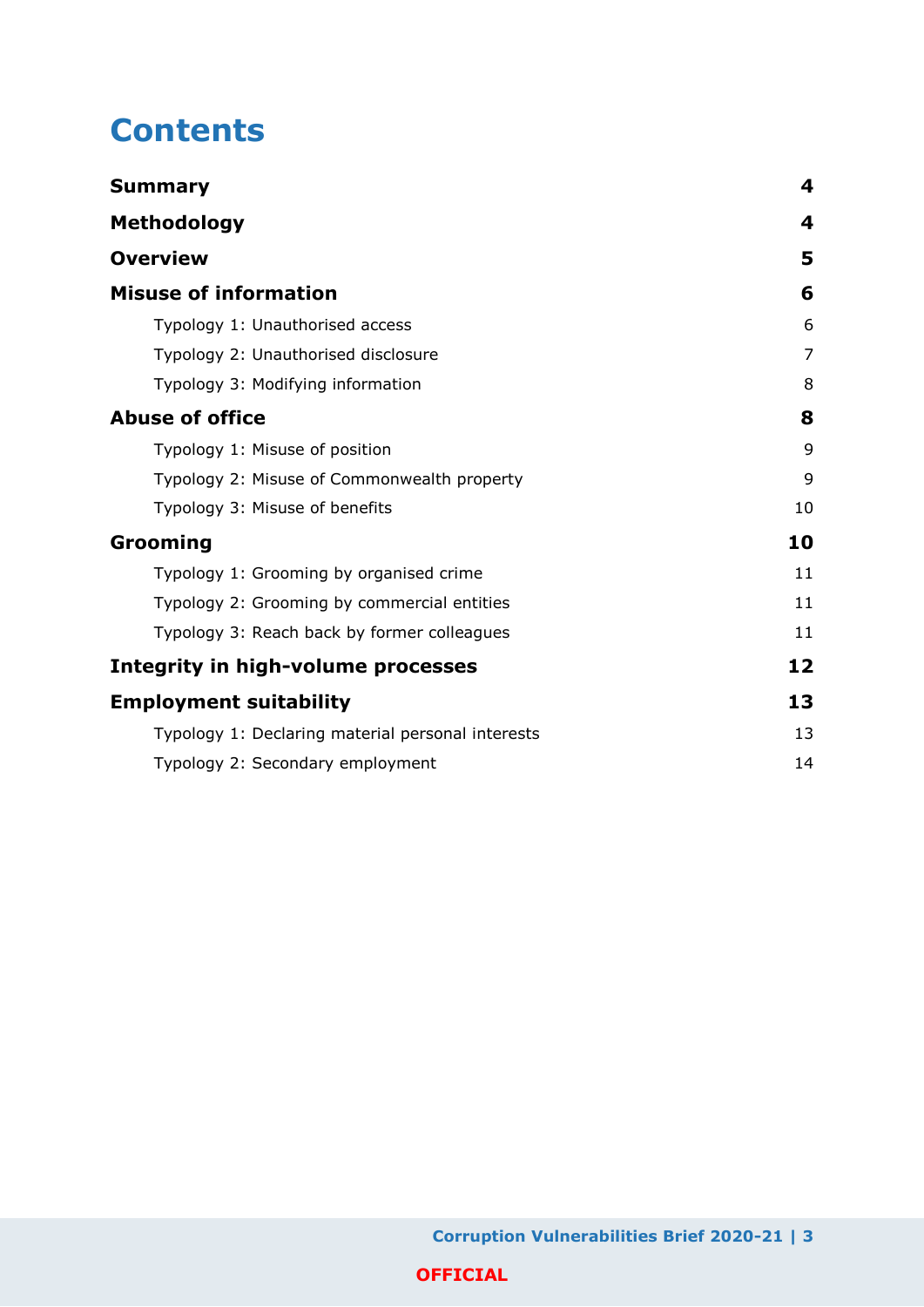# <span id="page-3-0"></span>**Summary**

The 33 scenarios analysed in this Corruption Vulnerabilities Brief highlight the vulnerability of Commonwealth officials to attempted corruption by others who seek to obtain sensitive information to which they have access. Official information is a valuable commodity for individuals seeking to enter Australia, bring goods into Australia, access or obtain government services, or find out information about law enforcement operations.

The vulnerabilities identified in this report may be relevant to non-law enforcement Australian Government agencies.

Agencies are invited to consider how these vulnerabilities are relevant to their staff and functions and put in place proactive strategies to mitigate corruption risk.

The Australian Commission for Law Enforcement Integrity (ACLEI) provides tailored corruption prevention advice and has a range of resources to assist agencies to strengthen their integrity frameworks.

# <span id="page-3-1"></span>**Methodology**

The corruption vulnerabilities identified in this report are limited to investigations which fall within the Integrity Commissioner's jurisdiction under the *Law Enforcement Integrity Commissioner Act 2006 (Cth)* (LEIC Act). That is, investigations of alleged corrupt conduct by staff members of agencies within the Integrity Commissioner's jurisdiction.

The information contained in this report is the result of an analysis of:

- 9 ACLEI investigation reports resulting in findings of corrupt conduct and/or corruption prevention observations. $<sup>1</sup>$ </sup>
- 21 agency final investigation reports resulting in findings of misconduct.<sup>2</sup>
- 5 final criminal convictions of Commonwealth officials arising from issues brought to ACLEI's attention, including 2 which were the subject of ACLEI investigation reports.<sup>3</sup>

The 33 scenarios analysed for this report involved corrupt conduct and misconduct by staff members from 4 agencies within the Integrity Commissioner's jurisdiction. The matters analysed in this brief were initially reported to ACLEI between 2013 and 2019 and involved conduct that occurred across various timeframes ranging from 2000 to 2019.

Table 1 depicts the date the corrupt conduct or misconduct commenced, by number of matters. As this Vulnerabilities Brief is based on the outcomes of investigations of past conduct, the vulnerabilities that are described below may not represent the full range of current corruption risks faced by these agencies. Equally, the analysis may not take into

**4 | Corruption Vulnerabilities Brief 2020-21** 

 $\overline{\phantom{a}}$ 

<sup>&</sup>lt;sup>1</sup> See ACLEI investigation reports: [https://www.aclei.gov.au/reports/investigation-reports.](https://www.aclei.gov.au/reports/investigation-reports)

<sup>2</sup> Pursuant to s.66 of the *Law Enforcement Integrity Commissioner Act 2006 (Cth)*, agencies are required to report on their investigations into corruption issues.

<sup>&</sup>lt;sup>3</sup> Prosecutions in relation to Operation Fortescue and Operation Zelinsky were finalised within the same period as the corresponding ACLEI investigation reports – the information relating to these matters has only been counted once, under ACLEI investigations.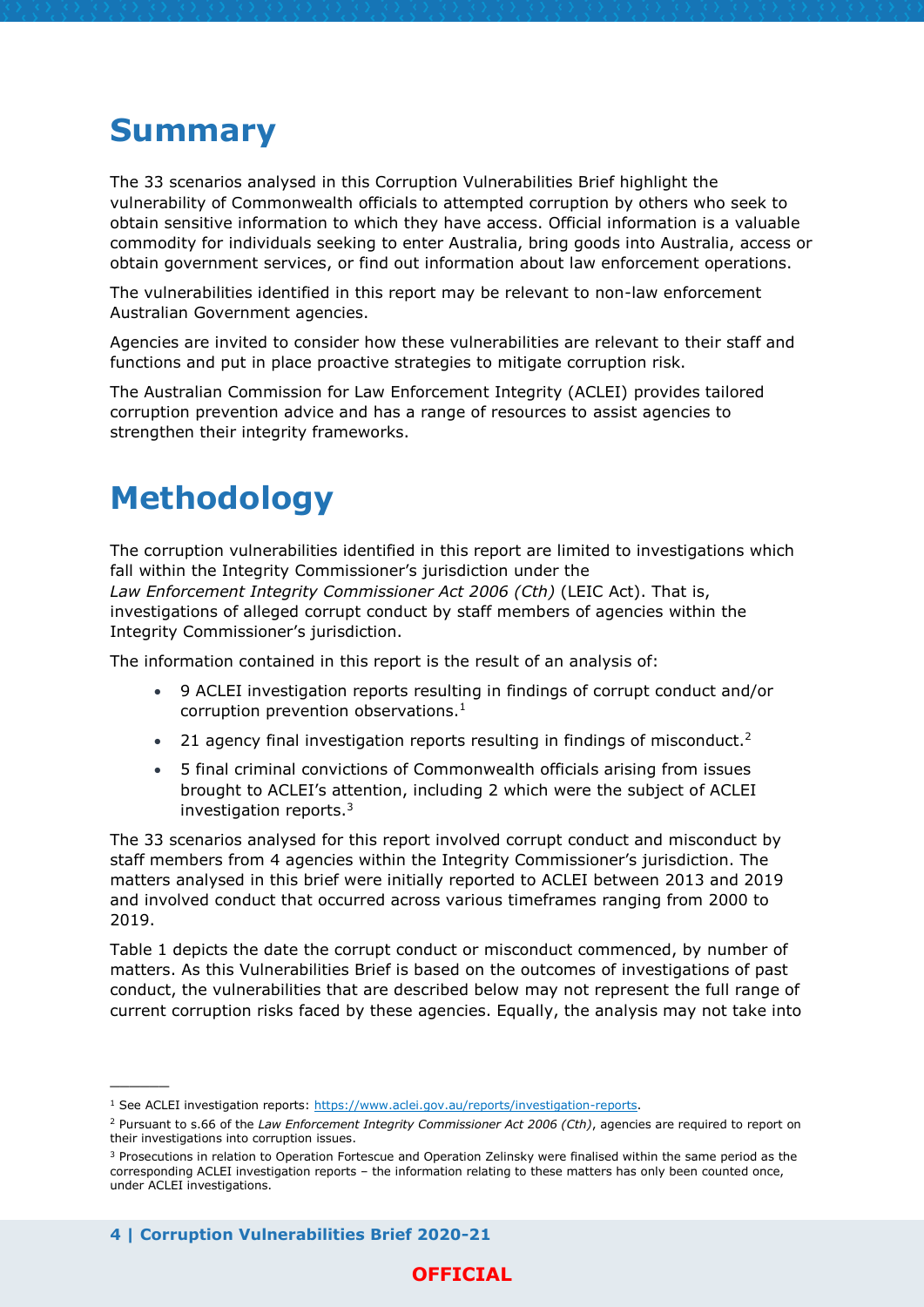account measures that agencies have since taken to mitigate the corruption risks that these investigations identified.



**Table 1. Date conduct commenced,** 

# <span id="page-4-0"></span>**Overview**

 $\overline{\phantom{a}}$ 

The location where the conduct took place was identified in 18 scenarios: 7 matters occurred in the ACT, 6 occurred in NSW, one in Victoria, one in Western Australia, one in Queensland and 2 in offshore locations (i.e. Australian overseas embassies or territories).

The staff member's seniority was identified in 17 scenarios: <sup>4</sup> 2 involved Senior Executive Service staff, 6 involved staff in managerial positions, 5 involved staff in more junior roles, and 4 involved multiple individuals.

In 7 of the 33 scenarios (21%) the staff member was female, in 22 matters (66%) the staff member was male. The remaining 4 scenarios involved multiple staff members.



<sup>4</sup> Equivalent seniority between agencies has been determined based on th[e APS Integrated Leadership System.](https://www.afp.gov.au/sites/default/files/UnderstandingTheAPSIntegratedLeadershipSystem.pdf)

 **Corruption Vulnerabilities Brief 2020-21 | 5 OFFICIAL**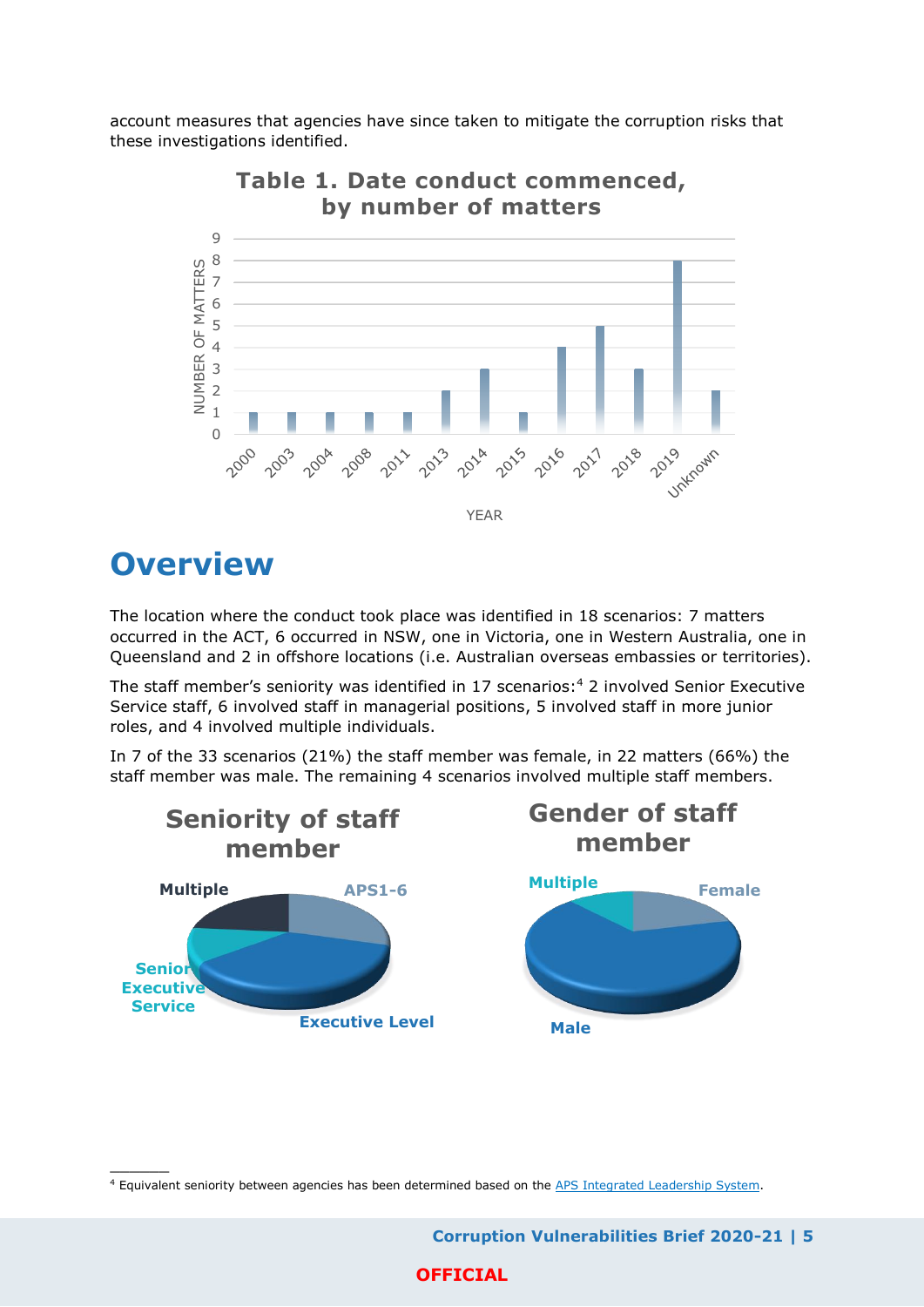# <span id="page-5-0"></span>**Misuse of information**

Official information is a valuable commodity. As a result, unauthorised access to, disclosure and modification of information is a key enabler of corrupt conduct. This corruption vulnerability was the most prevalent of the matters brought to ACLEI's attention through investigations during the reporting period.

#### **Corruption prevention observation: practices to protect sensitive information**

It is important that agencies that have access to sensitive and/or valuable information have in place policies and procedures that support the operational security of that information. Such practices can include, but are not limited to, regular auditing of accesses to those systems or databases to identify any instances of access that is not for a legitimate purpose.

*(Source: ACLEI Operation Zelinsky Investigation Report)*

### <span id="page-5-1"></span>**Typology 1: Unauthorised access**

Of the 33 scenarios analysed, 15 (48%) involved unauthorised access to information systems. The kinds of information accessed included: personnel files, import/export information, immigration information and information pertaining to the operational activities of law enforcement agencies. In one instance, a staff member accessed records of associates out of curiosity (sometimes referred to as 'browsing'). However, in the majority of cases staff members accessed information either to pursue or advance their own interests, or to assist others.

It is a criminal offence to access or modify restricted data without authorisation.<sup>5</sup> The Protective Security Policy Framework (PSPF) requires all non-corporate Commonwealth entities to implement information security measures. This includes maintaining the confidentiality, integrity and availability of all official information and assets owned by the Australian Government, or those entrusted to the Australian Government by third parties or through international agreements within Australia. The PSPF 2019-20 Consolidated Maturity Report confirms that '[i]nformation security remains the most challenging outcome for agencies.'<sup>6</sup>

The joint ACLEI, Australian Federal Police (AFP) and Home Affairs investigation in **Operation Zeus** revealed that officers were able to obtain information which was not required for the execution of their duties and went unnoticed by fellow employees or supervisors.<sup>7</sup> **Operation Zelinsky** identified unauthorised accesses to systems which the staff member had no legitimate reason to access.<sup>8</sup>

The risk of unauthorised access is heightened in a COVID-19 context with the majority of the workforce working remotely on personal or portable devices. Access to information systems may not be able to be audited in the same way on portable devices and individuals are not subject to the usual in-person oversight that occurs in the workplace.

 $\overline{\phantom{a}}$ 

**6 | Corruption Vulnerabilities Brief 2020-21** 

<sup>5</sup> Section 478.1 *Criminal Code Act 1995 (Cth)*.

<sup>6</sup> [PSPF Whole-of-Government Maturity Report 2019-20.](https://www.protectivesecurity.gov.au/publications-library/pspf-2019-20-whole-government-maturity-report)

<sup>7</sup> [ACLEI Investigation Report: Operation Zeus.](https://www.aclei.gov.au/sites/default/files/operation_zeus-_s54-_investigation_report-_report_for_publication_0.pdf?v=1607992896)

<sup>8</sup> [ACLEI Investigation Report: Operation Zelinsky.](https://www.aclei.gov.au/sites/default/files/public_version_of_investigation_report_-_operation_zelinsky.pdf?v=1630454648)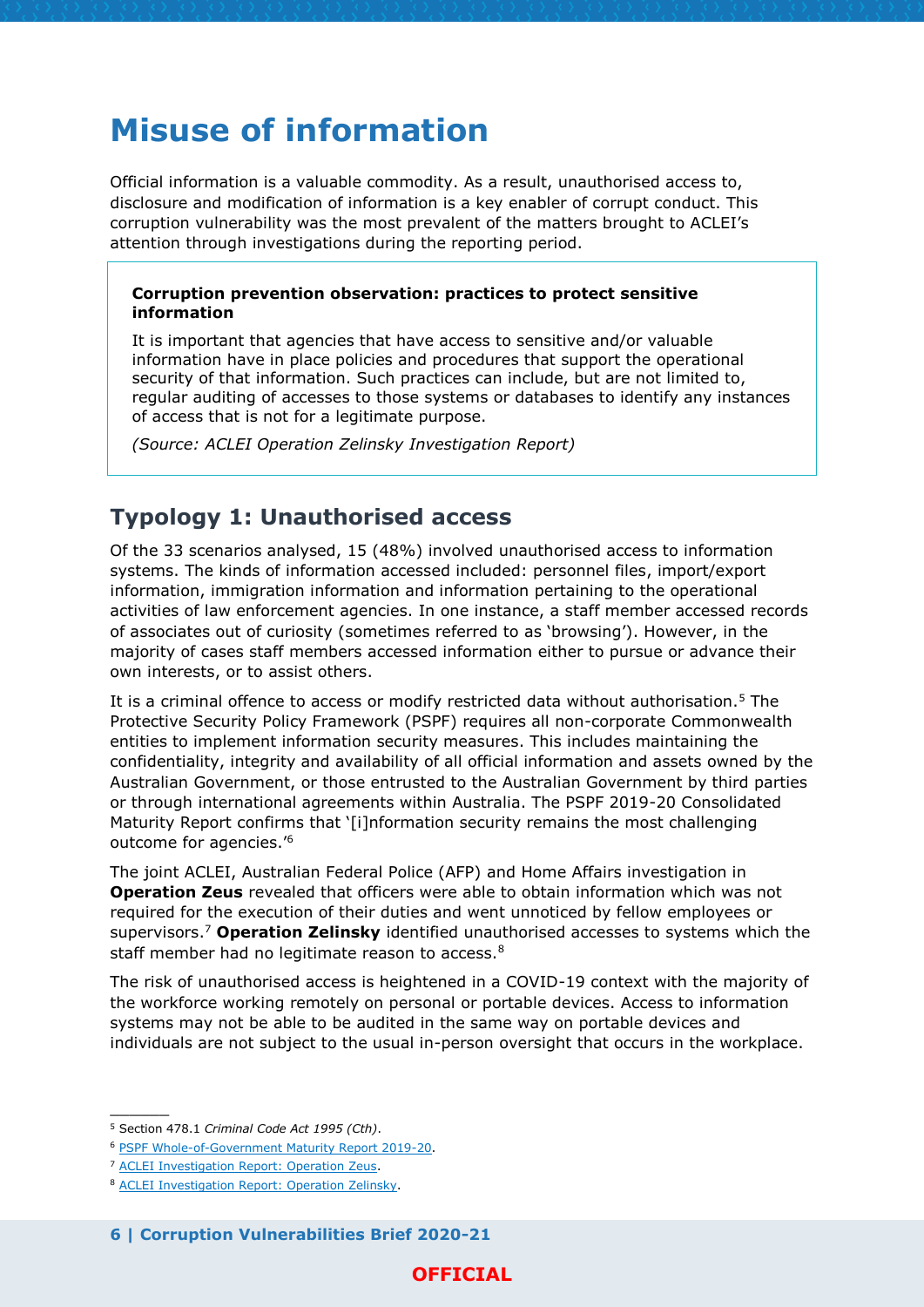#### **Corruption prevention case study: Home Affairs' active detection program**

In November 2020, Home Affairs notified ACLEI that it had initiated an active detection campaign focusing on unauthorised access to one of its key systems. The campaign resulted in 172 notifications of corruption issues to ACLEI in 2020–21 that were identified by Home Affairs as 'non-significant corruption issues'. The allegations related to staff members who had accessed their own record or that of a family member [on a very small number of occasions], and where there was no evidence of unauthorised disclosure of restricted information or any other inappropriate action.

*(Source: ACLEI Annual Report 2019-20)*

### <span id="page-6-0"></span>**Typology 2: Unauthorised disclosure**

Thirteen of the 33 scenarios analysed (39%) involved unauthorised disclosure of restricted information.

It is an offence for a Commonwealth officer (or persons performing services for or on behalf of the Commonwealth) to communicate information made or obtained by reason of their being or having been a Commonwealth officer, when they are under a duty not to disclose the information.<sup>9</sup> The Australian Public Service (APS) Code of Conduct provides that APS employees 'must not improperly use inside information or the employee's duties, status, power or authority to gain a benefit or cause a detriment.<sup>10</sup>

#### **Corruption prevention observation: Understanding the value of official information**

It is essential that staff members understand the value of the information they have access to, and if approached by someone in their social network for favours or information, act early and report it to their agency. There is never any justification for disclosing official information to family, friends or social contacts.

*(Source: ACLEI Operation Adder Investigation Report)*

In 3 ACLEI investigations, staff members disclosed sensitive law enforcement information to individuals associated with organised crime. The staff members in question were prosecuted and sentenced to prison terms.<sup>11</sup>

In 2 of those investigations, disclosures were made in return for a financial benefit. The greatest monetary benefit a staff member obtained in return for the information disclosed was a bribe of \$100,000 in **Operation Zeus**. The staff member was convicted of receiving a bribe and aiding and abetting the illicit importation of tobacco products and sentenced on appeal to a 3.5 year jail term with a 2 year non-parole period. In related civil proceedings, \$1.8m of the staff member's assets were forfeited to the Commonwealth.<sup>12</sup> In joint ACLEI and AFP investigation **Operation Ruby**, the staff member's employment was terminated following the disclosure of sensitive information

 $\overline{\phantom{a}}$ 

<sup>&</sup>lt;sup>9</sup> Section 122.4 of the Criminal Code.

<sup>10</sup> APS Code of Conduct, s 13 *Public Service Act 1999 (Cth)*.

<sup>&</sup>lt;sup>11</sup> Operations Dreadnought, Ruby and Zeus.

<sup>&</sup>lt;sup>12</sup> For more information on identifying and addressing vulnerabilities, see **ACLEI Factsheet: Corruption Prevention** Concepts – [Unauthorised Disclosure of Information.](https://www.aclei.gov.au/sites/default/files/aclei_corruption_prevention_concepts_factsheet_-_unauthorised_disclosure_of_information.pdf)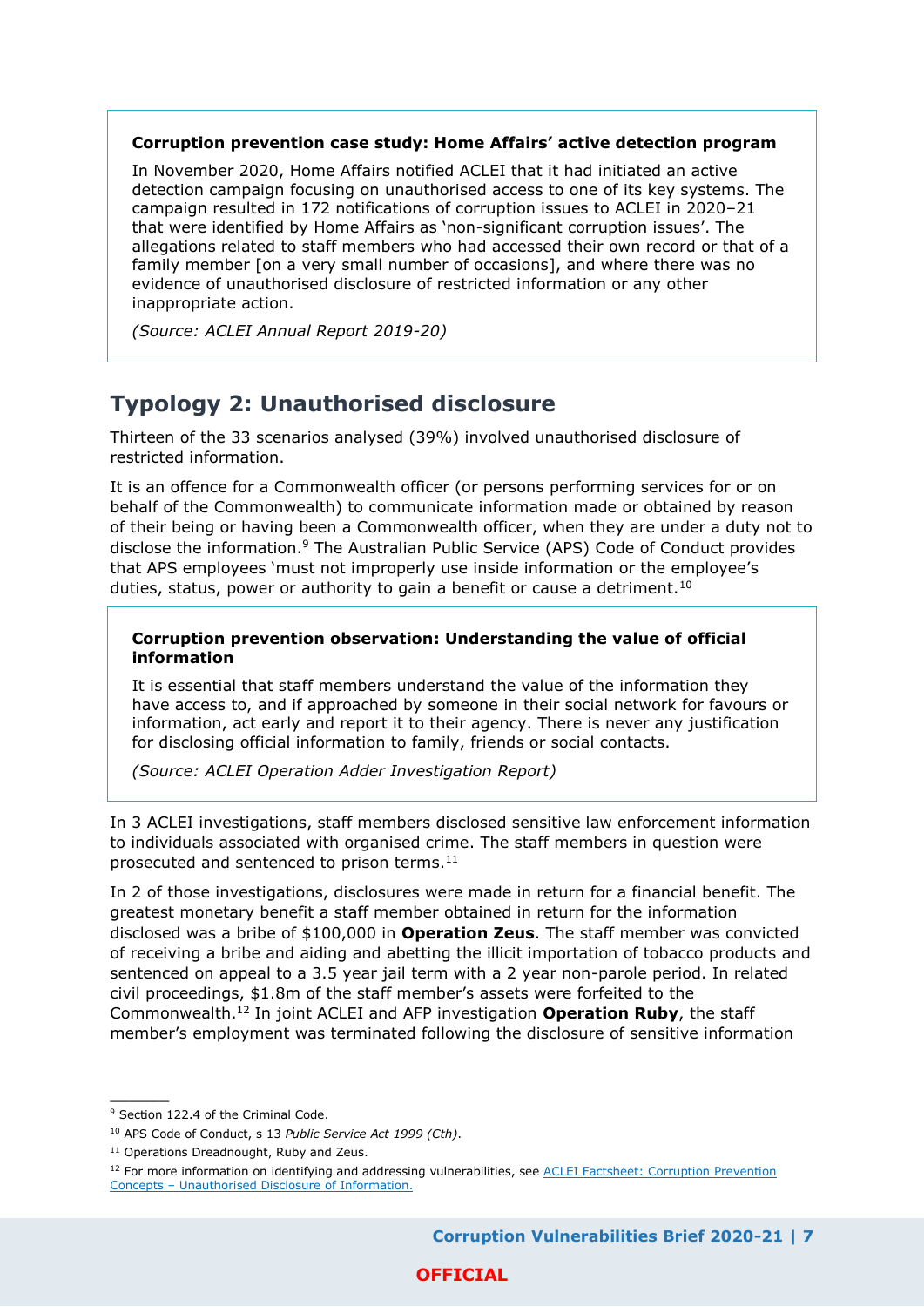to a drug syndicate, they were sentenced to a 22 month prison term (suspended after 11 months) and forfeited \$306,643 of their superannuation to the Commonwealth.

In another 7 cases, disclosures were made in return for 'social capital'. Motivations included assisting family or associates and community affiliates. <sup>13</sup> In the context of corruption, ACLEI defines social capital as the non-monetary benefit and/or improved social standing that can be gained through corrupt conduct.<sup>14</sup>

In 3 agency investigations, the employment of the relevant staff member was terminated following the unauthorised disclosures.

### <span id="page-7-0"></span>**Typology 3: Modifying information**

In addition to the offence of accessing or modifying restricted data without authorisation mentioned above, it is also an offence to knowingly modify any data held in a computer without authorisation and being reckless as to whether the modification impairs access to or the reliability, security or operation of the data.<sup>15</sup>

Staff members deliberately accessed and modified official information in three scenarios. In **Operation Zelinsky**, the staff member modified comments on a consignment to obfuscate his illegitimate instructions to release it from biosecurity inspection. One agency investigation identified a senior staff member accessing, altering and deleting comments on the performance records of a junior colleague. In another agency investigation completed during the reporting period, a staff member accessed their own personnel record on numerous occasions and modified the details to 'ensure they were correct'.

# <span id="page-7-1"></span>**Abuse of office**

Abuse of office can take several forms, but generally involves using public office and the various duties, benefits and resources that accompany that office, to dishonestly benefit oneself or another, or to dishonestly cause detriment to another. Abuse of office can occur both during and after the staff member's employment, if the former staff member uses information obtained during their employment to dishonestly obtain a benefit or cause a detriment following their departure. Many other forms of corruption can also fall under the broader category of abuse of office, for example unauthorised access to and disclosure of information, bribery, insider trading or misuse of Commonwealth resources. Some examples from the investigations under the LEIC Act are described below.

Seven ACLEI investigations and 3 prosecutions concluded with findings of abuse of office under the LEIC Act or a conviction for abuse of public office under subs 142.2(1) of the Criminal Code, constituting 30% of all scenarios analysed for this report. The 3 prosecutions resulted in convictions for abuse of office and sentences ranged from prison terms between 6 months (suspended) and 3 years, to a fine of \$10,000. Seven additional agency investigations involved conduct that could amount to an abuse of office.

 $\overline{\phantom{a}}$ 

**8 | Corruption Vulnerabilities Brief 2020-21** 

<sup>&</sup>lt;sup>13</sup> For more information, see **ACLEI Factsheet:** Corruption Prevention Concepts - Social Capital.

<sup>14</sup> For more information, see [ACLEI Glossary](https://www.aclei.gov.au/corruption-prevention/key-concepts/glossary) – Social Capital.

<sup>15</sup> Section 477.2 Criminal Code.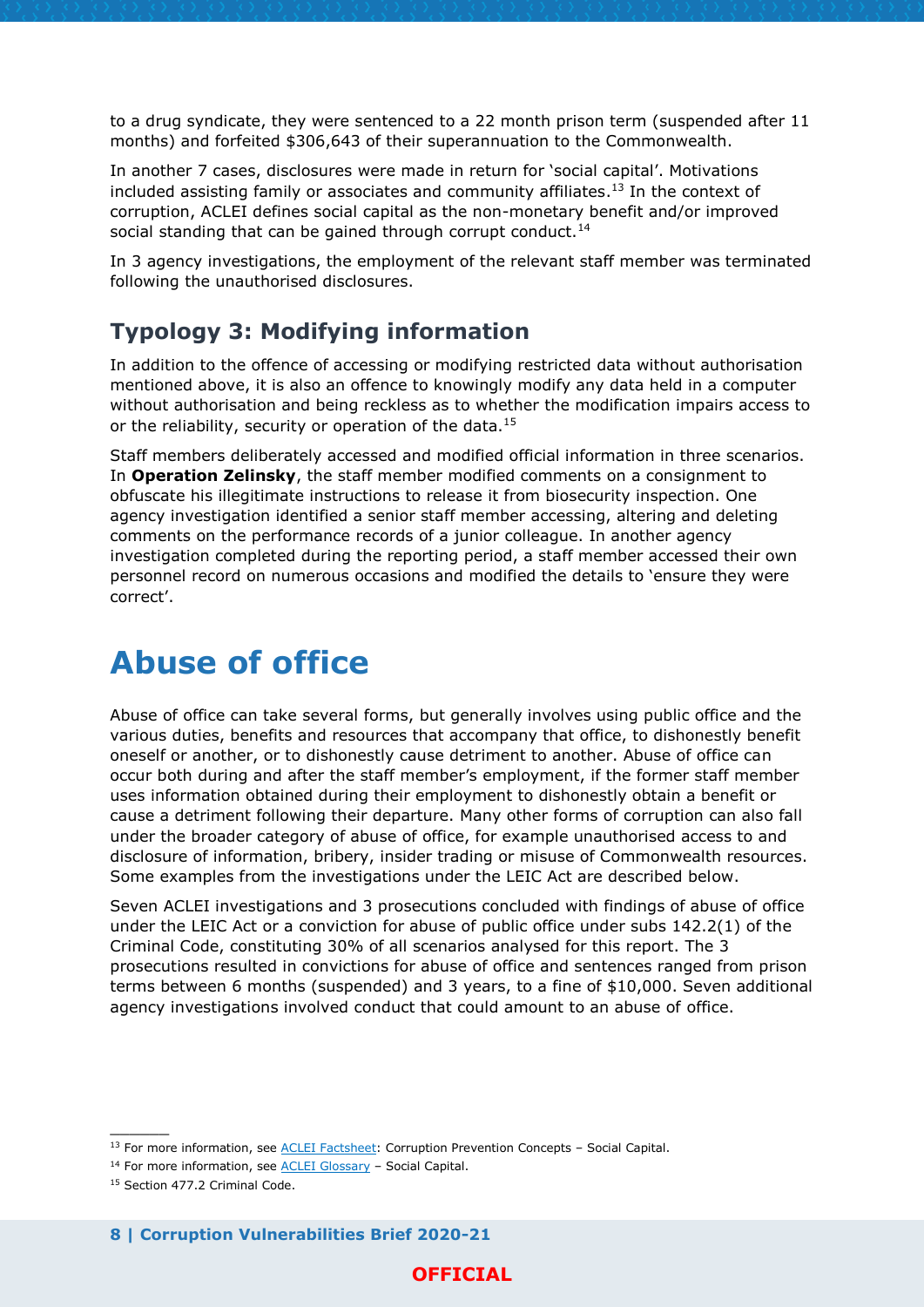# <span id="page-8-0"></span>**Typology 1: Misuse of position**

The APS Code of Conduct provides that APS employees should not use their duties, status, power or authority to gain or seek to gain a benefit for themselves or any other person, to cause or seek to cause a detriment to their agency, the Commonwealth or any other person.

Five of the ACLEI investigations resulting in findings of abuse of office during the reporting period involved the misuse of staff members' positions to access and disclose information without authorisation.

In one agency investigation a staff member used information obtained in the course of their role as a biosecurity officer inspecting cargo, to illegally import and sell prohibited fish species for financial gain. The agency referred the matter to the AFP and the staff member was convicted of abuse of public office, possessing illegally imported specimens and dealing in the proceeds of crime and sentenced to 3 years' imprisonment. The sentence was confirmed on appeal in November 2020.<sup>16</sup>

Another agency investigation identified that a staff member misused their position to sign blank statutory declarations for associates who then used them to claim sick leave with their employer. The staff member also accepted benefits including complimentary access to corporate services from these associates. The agency considered that this investigation revealed broader practice issues at that particular location and undertook training and awareness measures to mitigate ongoing vulnerabilities.

An additional agency investigation found that a staff member failed to take the necessary actions to preserve and analyse evidence and prepare for a prosecution, resulting in the withdrawal of the prosecution. The agency identified that the misconduct was the result of inadequate training and poor management. This investigation illustrates the distinction between abuse of office and broader failures to uphold due care and diligence, in that the misuse of position requires an element of dishonesty and the causing of a benefit/detriment.

## <span id="page-8-1"></span>**Typology 2: Misuse of Commonwealth property**

The APS Code of Conduct requires APS employees to use Commonwealth resources in a proper manner and for a proper purpose.

**Operation Swan** was a joint investigation with the then Department of Agriculture, the Australian Border Force (ABF), AFP and Victoria Police and identified that a staff member had stolen a large volume of office supplies. The Integrity Commissioner determined that this constituted an abuse of office under the LEIC Act because a public officer had misappropriated public goods for private purposes.

#### **Corruption prevention observation: Abuse of office**

That employment granted the staff member access to the workplace and the goods, which were obtained with public funds for public purposes. The staff member took the goods for their private use contrary to duties owed to their employer and to the public with respect to the use of public resources.

*(Source: ACLEI Operation Swan Investigation Report)*

 $\overline{\phantom{a}}$ 

<sup>16</sup> [AFP Media Release, Biosecurity officer sentenced after importing exotic fish](https://www.afp.gov.au/news-media/media-releases/biosecurity-officer-sentenced-after-importing-exotic-fish) (19/12/2019).

 **Corruption Vulnerabilities Brief 2020-21 | 9**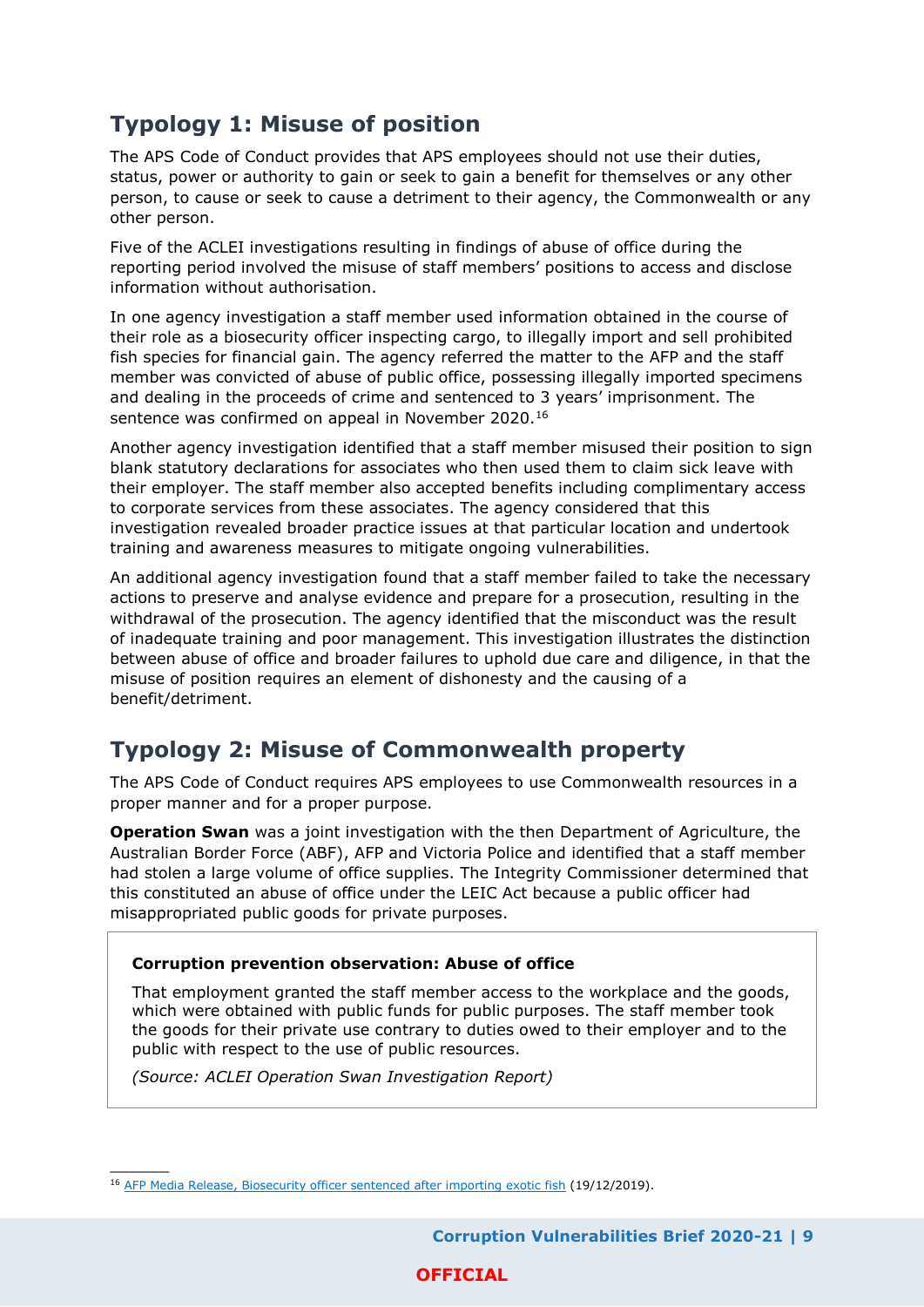In one agency investigation, an officer used a Commonwealth vehicle for private purposes, failed to record the use of the vehicle and falsified a statutory declaration in relation to the personal use of the vehicle. Another agency investigation found that a staff member had misused Commonwealth equipment for personal purposes. In both instances, the staff member's employment was terminated following the investigation.

### <span id="page-9-0"></span>**Typology 3: Misuse of benefits**

The APS Code of Conduct states that APS employees should not provide false or misleading information in response to a request for information that is made for official purposes in connection with the employee's APS employment. Failure to correctly record leave or fraudulently claiming personal leave can lead to undue benefits for staff members.

#### **Corruption prevention observation: Management responsibility**

Agencies should ensure appropriate supervisor vigilance and adherence to policy in areas of ostensibly 'routine' administration that may be open to corrupt exploitation. Managers can drive positive attendance by setting early, clear and realistic expectations in line with organisational culture and individual requirements.

*(Source: ACLEI Operation Ajax Investigation Report)*

ACLEI **Operation Ajax** resulted in the prosecution of a staff member in relation to falsifying medical certificates for the purposes of fraudulently claiming sick leave. The staff member was convicted of offences relating to the use of forged documents  $(ss 11.1(1)$  and  $145.1(1)$  of the Criminal Code) and sentenced to a 12 month good behaviour order and 200 hours of community service and ordered to pay reparation in the sum of \$4,564.12. This investigation highlighted the need to be alert to potential behavioural changes, such as repeated absenteeism, that could be indicative of underlying integrity issues.

The joint ACLEI and Home Affairs investigation in **Operation Fortescue** identified that 4 ABF officers had separately submitted and processed fraudulent Tourist Refund Scheme claims and directed refunds amounting to \$139,480.56 to bank accounts held in their names or the names of their family members. All officers were prosecuted for offences of obtaining a financial benefit by deception.

One agency investigation analysed found that a staff member failed to correctly record leave.

# <span id="page-9-1"></span>**Grooming**

 $\overline{\phantom{a}}$ 

Four ACLEI investigations finalised during the reporting period highlighted the ongoing vulnerability of law enforcement officials to grooming. Law enforcement officials were deliberately targeted by commercial and criminal entities, as well as former colleagues, with a view to corrupting them to secure undue advantages.<sup>17</sup>

It is likely that grooming is also a potential corruption vulnerability in other public sector contexts where officials have access to sensitive information and insider knowledge of regulatory or other processes which is of value to commercial and criminal entities.

**10 | Corruption Vulnerabilities Brief 2020-21** 

<sup>17</sup> Se[e ACLEI Factsheet: Corruption Prevention Concepts](https://www.aclei.gov.au/sites/default/files/18362_-_aclei_-_corruption_prevention_final.pdf?acsf_files_redirect) – Grooming.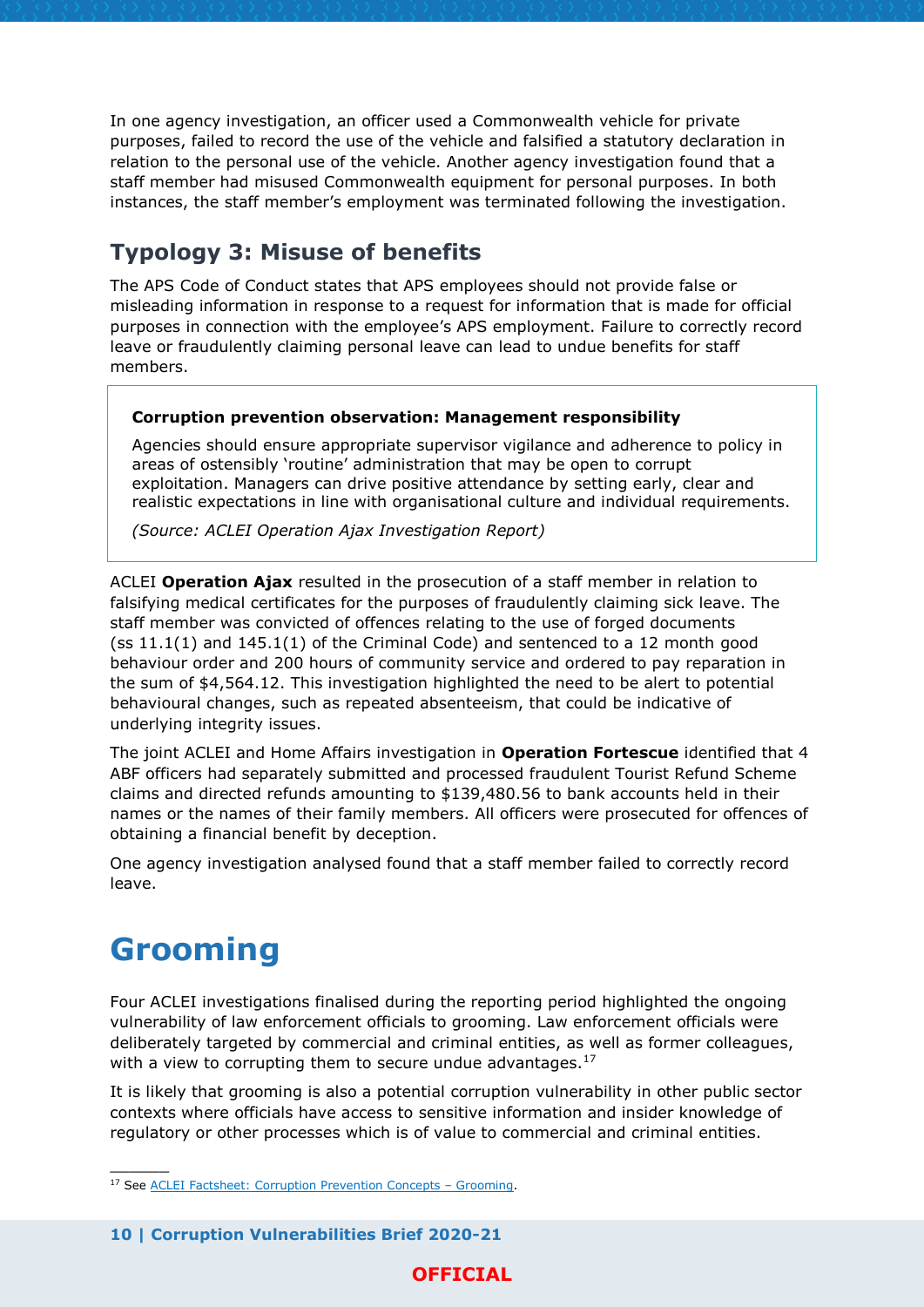Officials can unwittingly fall victim to grooming when personal and professional relationships evolve in ways that compromise their integrity and might only realise they have been exploited after having engaged in corrupt conduct.

### <span id="page-10-0"></span>**Typology 1: Grooming by organised crime**

In **Operation Ruby**, an AFP officer was introduced by a former mentor and colleague to an associate who was an amateur boxer and involved in organised crime. The officer trained regularly with this individual who, at the same time, was grooming him to obtain access to information relating to law enforcement investigations of drug importations.

In return for the information, the trainer gifted \$7,000 to the AFP officer who retained the money and did not declare it. The officer was prosecuted and sentenced to 22 months' imprisonment and forfeiture of \$306,643 of his superannuation to the Commonwealth. His employment with the AFP was terminated.

In **Operation Zeus**, a former ABF officer acted as go-between for an organised crime syndicate and a (then) serving ABF officer. Both the (then) serving and the former ABF officer were groomed by the syndicate to provide them with official information and insider knowledge in furtherance of their illegal drug importation activities.

## <span id="page-10-1"></span>**Typology 2: Grooming by commercial entities**

The joint ACLEI, AFP and Department of Agriculture, Water and Environment (DAWE) investigation in **Operation Voss** identified that a staff member was befriended and groomed by a business owner over a number of years, until the officer ultimately felt a strong personal allegiance to the business owner and, as a result, disclosed a range of sensitive and commercially valuable information to him. The officer conducted lenient inspections of plants imported by the business owner and over the course of their relationship received cash, overseas travel, and part-time employment.

#### **Corruption prevention observation: Grooming methodologies**

Once officers are targeted, groomers establish trust by building relationships over time. During this period, officers may become dependent on any benefits they receive from the groomer (such as money, social capital or gifts). Groomers then begin to request the targeted officers undertake actions or provide information to them, and officers comply. Over time, groomers then capitalise on the relationship and due to the fear or threat of their complicity being exposed, officers continue to fulfil subsequent requests.

*(Source: ACLEI Operation Voss Investigation Report)*

### <span id="page-10-2"></span>**Typology 3: Reach back by former colleagues**

'Reach back' involves former staff members seeking out and/or using their relationships with current staff members to acquire favours, access and information.

**Operation Zeus** also involved reach back by a former ABF officer, to provide information and instructions to a (then) serving ABF officer so that he could perform unauthorised searches on ABF systems to identify a suitable company to facilitate an undetected importation of illicit drugs.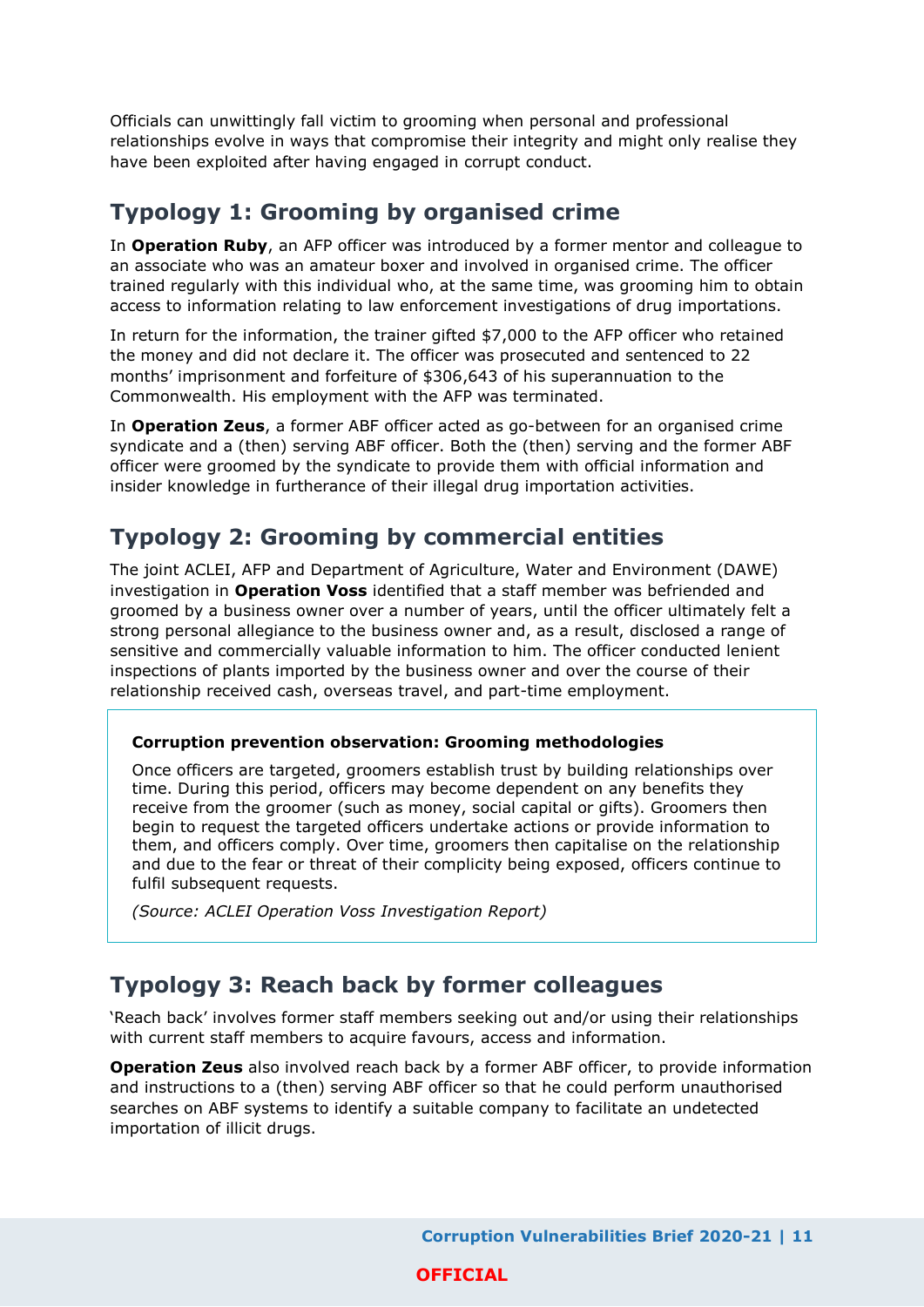**Operation Ruby** provides another illustration of 'reach back.' In this investigation, two former colleagues exploited their relationship with the AFP officer to gain access to sensitive information for themselves or others.

#### **Corruption prevention observation: Loyalty to former colleagues**

The nature of law enforcement work can create an intense group loyalty that can extend even after staff leave law enforcement employment, allowing them inappropriate access to information or law enforcement decision-making.

*(Source: ACLEI Operation Ruby Investigation Report)*

# <span id="page-11-0"></span>**Integrity in high-volume processes**

Two ACLEI investigations and 4 agency investigations analysed identified corruption vulnerabilities in immigration decision-making processes and access to related information systems, representing 18% of the total number of scenarios analysed. The vulnerabilities identified in these matters may also apply to other decision-making processes, particularly high volume processes that involve discretion or where decision makers can choose to access individual cases to make decisions.

In one agency investigation, a locally-engaged staff member at an Australian overseas embassy abused their official position to grant themselves and their family member tourist visas to visit Australia. In another agency investigation, a staff member in a managerial position directed officers to disregard agency protocols regarding investigation of incoming passengers subject to alerts. Another investigation involved a staff member accessing immigration records of close associates who were unlawfully in Australia and failing to disclose the nature of their relationship.

ACLEI **Operation Angove** did not identify any corrupt conduct by serving or former ABF staff members, but did identify a number of issues with the administration of the visa support arrangement between Home Affairs and Crown and off-terminal clearances by the ABF. These issues included lack of documentation about the visa support arrangement, poor record keeping, including gaps in recorded reasons for decisions, and a lack of understanding of national policies and procedures for front line staff. Home Affairs made a range of changes to its operating frameworks to address issues observed in this investigation.

#### **Corruption prevention observation: Good record keeping is vital**

A systematic approach to good record keeping can significantly reduce vulnerability to corruption, by recording decision making and authorisations, by detailing access to information and providing evidence of any manipulation or deletion of documentation.

*(Source: ACLEI Operation Angove Investigation Report)*

ACLEI **Operation Swordfish** formed part of the Visa Integrity Taskforce which investigated corrupt conduct in the context of offshore immigration decision-making. An important outcome of the VITF was the dissemination of corruption prevention products, which enable the corruption issues and vulnerabilities discovered through these investigations to be learnt from and mitigated in the future.

**12 | Corruption Vulnerabilities Brief 2020-21**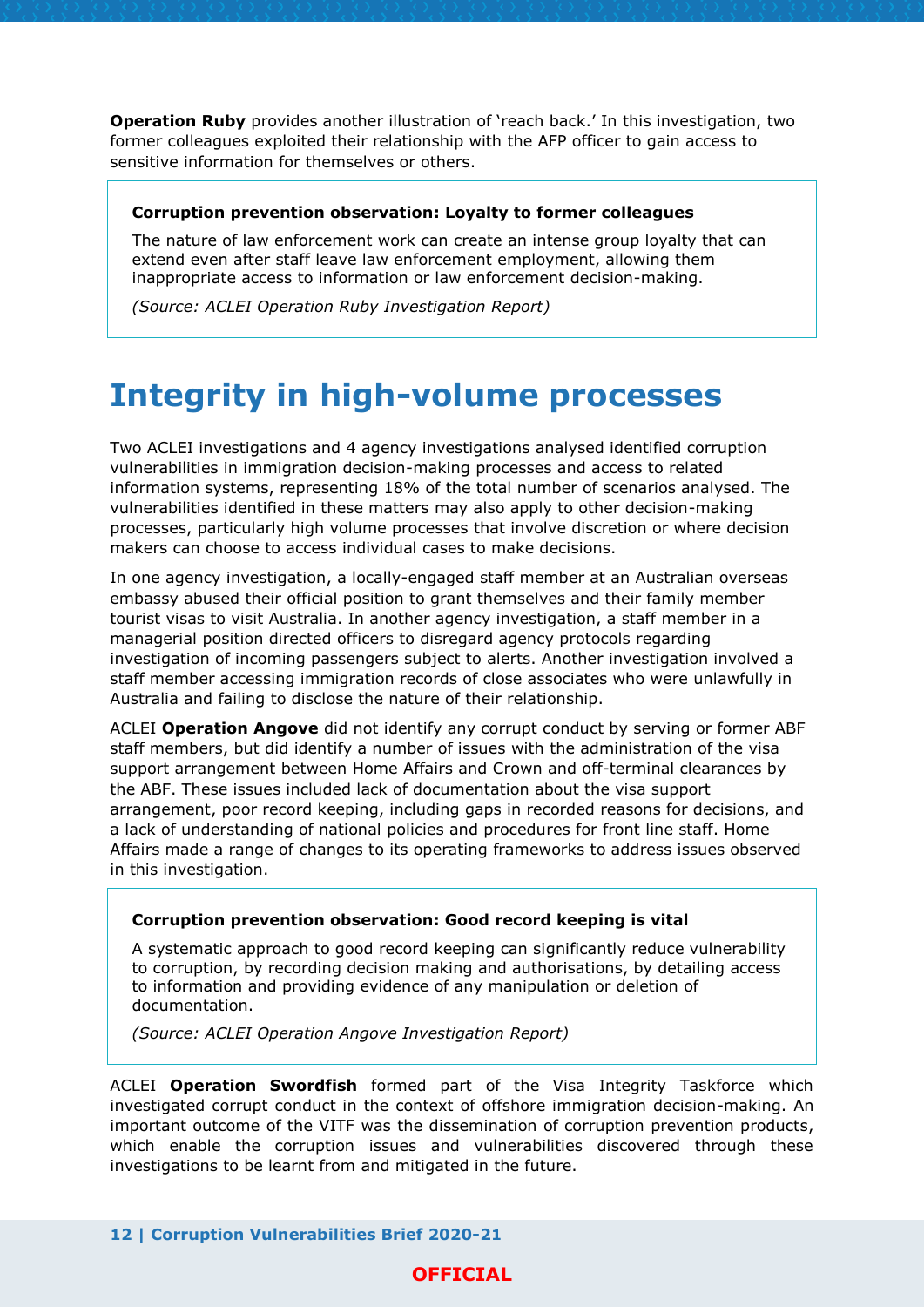Home Affairs also implemented a number of corruption mitigation strategies, including:

- revision of the Department's Fraud and Corruption Risk Assessment to include offshore specific controls
- updates to mandatory training to include specific fraud and corruption content
- development and implementation of an Offshore Network Security and Integrity Checklist, and
- deployment of Caseload Risk and Integrity Teams in visa processing hubs to review and analyse caseload risk indicators.

#### **Corruption prevention observation: Oversight of offshore processes**

Vulnerabilities included record keeping practices offshore, the amount of information recorded in electronic systems from offshore paper based visa applications, audit capability of some of Home Affairs' electronic systems, the ability to process applications outside of an assigned caseload and the documentation of escalated decisions.

*(Source: ACLEI Operation Swordfish Investigation Report)*

# <span id="page-12-0"></span>**Employment suitability**

Employment suitability refers to the policies and processes that agencies implement to assess and mitigate integrity or security risks associated with an individual prior to, during and upon termination of employment. The PSPF sets out the core requirements for employment suitability.<sup>18</sup>

One agency investigation analysed identified that the staff member the subject of the investigation had not undergone pre-employment screening and did not hold the relevant clearance for their role.

### <span id="page-12-1"></span>**Typology 1: Declaring material personal interests**

Commonwealth officials are subject to a general duty to disclose interests under s 29 of the *Public Governance, Performance and Accountability Act 2013 (Cth)* (PGPA Act). The APS Code of Conduct requires APS employees to take reasonable steps to avoid any conflict of interest (real or apparent) and disclose details of any material personal interest of the employee in connection with the employee's APS employment. Material personal interests could directly relate to an official's personal role or, more broadly, to the overall purpose of the entity. The Public Governance, Performance and Accountability Rule 2014 (Cth) details how and when officials need to disclose material personal interests, and the circumstances when the duty to disclose does not apply.<sup>19</sup>

An employee holding a security clearance is subject to a separate requirement under the PSPF to notify their agency or the Australian Government Security Vetting Agency of any change in personal circumstances. The purpose of this notification is to determine the employee's ongoing suitability to hold a security clearance.

 $\overline{\phantom{a}}$ 

<sup>&</sup>lt;sup>18</sup> PSPF Policy 12: Eligibility and suitability of personnel; Policy 13: Ongoing assessment of personnel; Policy 14: Separating personnel.

<sup>&</sup>lt;sup>19</sup> Sections 12-16D of the PGPA Rule.